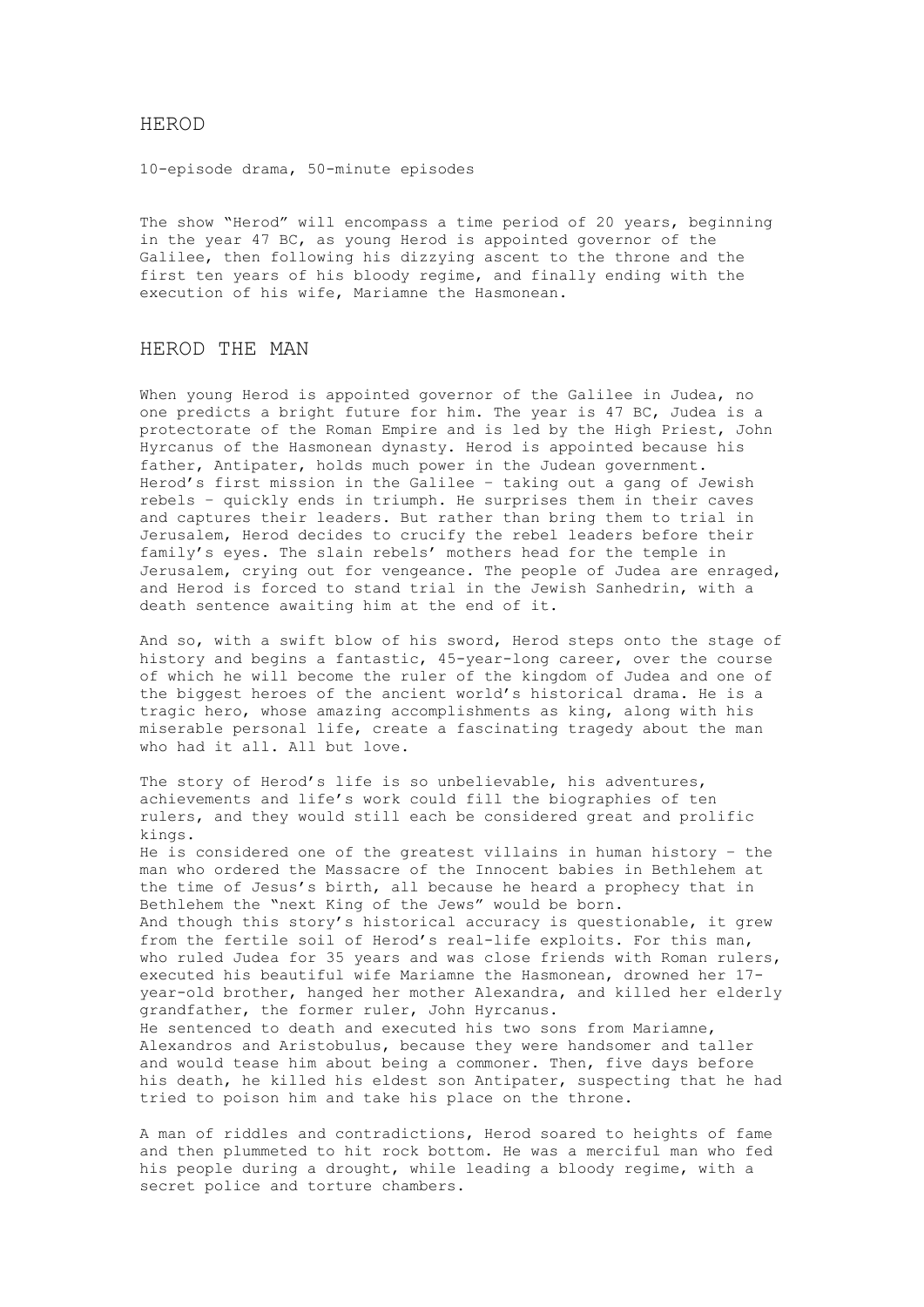He suspected his friends and his family, and imprisoned, murdered and tortured many of them – all while building the most beautiful temple in the world for God in Jerusalem, building fortresses and palaces in the desert, funding Olympic games in Greece, building cities all over the Roman Empire, and establishing the biggest and most advanced port in the ancient world in Caesarea.

"His land is much smaller than his talent," said Herod's good friend Augustus, ruler of the Roman Empire, and nonetheless gave Herod more and more land and people to govern over.

"It is better to be one of Herod's pigs than one of his sons," said the same Augustus, since as a Jew, Herod would not eat pork, but he did kill his sons off one after the other.

Anyone watching his grand funeral procession from afar would have seen his golden casket surrounded by his wives, dozens of children and grandchildren, thousands of soldiers, slaves, courtiers in their finest armor and garbs, and might have mistakenly believed he was a beloved, admired king. But anyone taking a closer look would have noticed that not a single tear was shed, not a single lament was spoken, not a single person was crying.

If Herod's life had been made into a movie, we would probably have said it was crammed with too much violence and blood, too much passion, too much cruelty and madness, and far too much plot. There would be too many names of historical celebrities, world conquerors who were also the greatest of lovers, an endless parade of namedropping meant to impress us. If Herod's life had been made into a movie, we would have said it was over-the-top, pretentious and unconvincing.

Luckily for us, to fit Herod's life, we have the format of the television series.

## Half Jew, Half Edomite, Half Arab

Herod, king of the Jews, was not of Jewish origin – on his father's side he was an Edomite and part of a well-respected Edomite family that converted to Judaism. His father, Antipater, was the advisor to the Hasmonean king John Hyrcanus, and the most powerful man in the kingdom. Herod's mother, Cypros, was a Nabataean noblewoman from Petra – the city carved into the rock. The Nabataeans were Arabic tribes who moved north from the Arabian Peninsula, and ruled the world's perfume trade.

# Herod, the greatest Jewish King, was in fact an Arab.

The man who rebuilt the temple in Jerusalem and ruled over the Jews for 35 years was of Arab descent, educated the Hellenistic way, a Jew by way of religion, and a Roman citizen. Nothing good could come of this.

### A JEWISH KING OR KING OF THE JEWS?

*"One from among your brethren you shall set as king over you; you may not set a foreigner over you, who is not your brother."*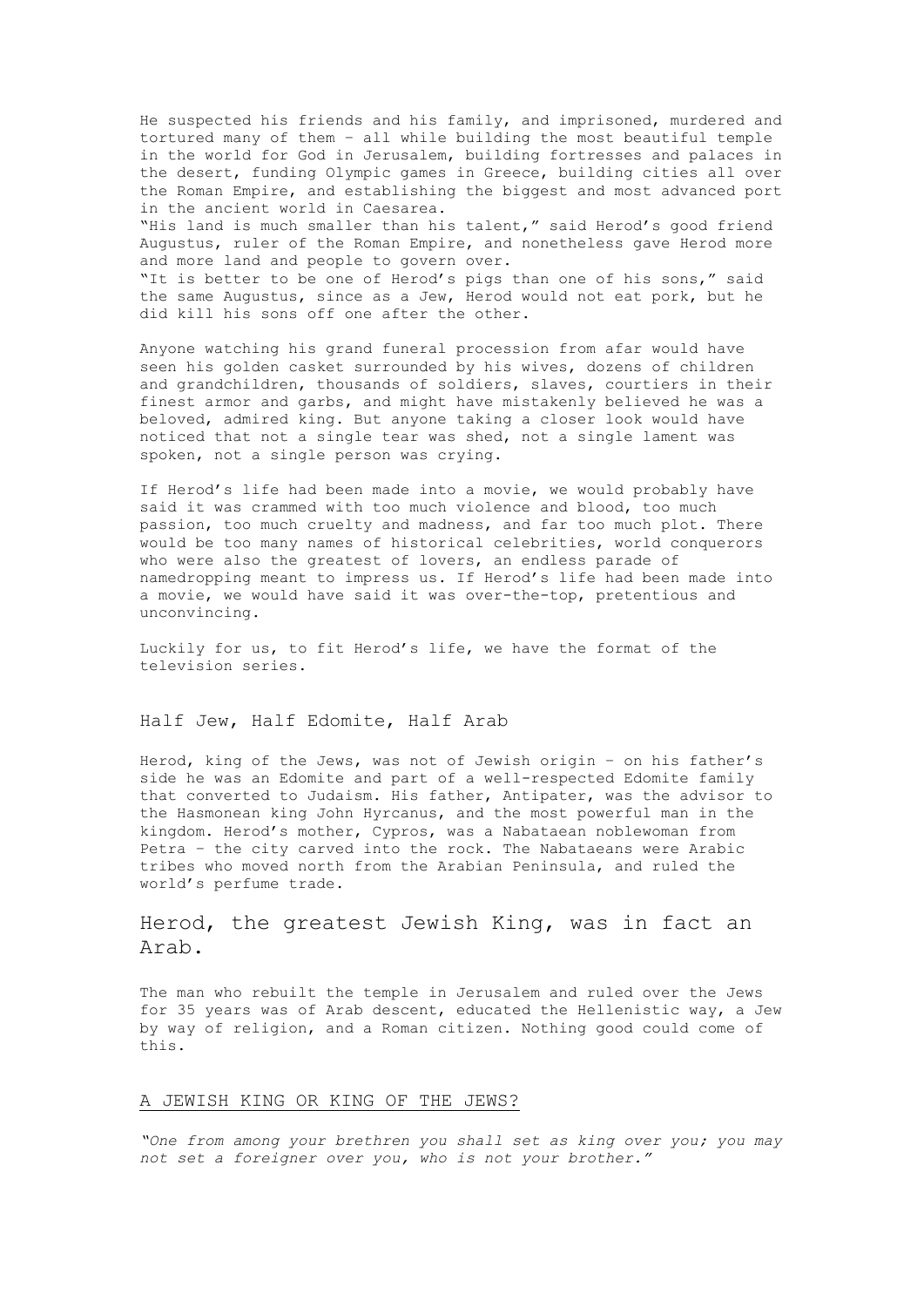This biblical verse settled like a dark cloud over Herod throughout his reign as king. *"One from among your brethren you shall set as king over you."* And not a single Jew in all of the Judean Kingdom felt that Herod was his brethren. Herod was not chosen as king by his subjects, nor by clerics, nor by being heir to a dynasty, nor by God – the Romans appointed him king in the Roman senate, and sent him to conquer Jerusalem and depose the Hasmonean king who sat on the throne at the time. 12 thousand Jews were killed by this action.

In spite of all that Herod did for the kingdom, for the Jews in Judea and in the diaspora, and though he built the Temple and strictly adhered to the Torah's commandments, the Jews never recognized him as a fellow Jew or as worthy of the crown. Naturally, the rest of the world saw him as a Jew.

## HOUSE OF HEROD VS. HOUSE OF HASMONEANS – TWO DYNASTIES IN A BATTLE TO THE DEATH.

Herod takes the throne after a hundred years of Hasmonean rule. His grandfather and father were advisors to Hasmonean kings. He grew up in a house employed by the Hasmoneans, where he developed the inferiority complex he suffers from when dealing with Hasmonean princes, as well as his jealousy.

The Hasmonean dynasty was grand – it had brave, successful kings who earned Judea's fine regional standing and were beloved by their people. When Herod takes the throne, he feels he must be better than them, more successful than them, more beloved. He's worried that the people will rebel and bring the Hasmoneans back to rule over them, and he understands that he must kill every last Hasmonean. He is not exceptional in this sense – King David, for instance, erased any trace of Saul's royal court. As did King Solomon after him. All new kings hate the fact that the people miss the previous royal dynasty. To stamp out all hope of the former dynasty's return, they must be eradicated.

## HEROD MAKES A TRAGIC MISTAKE

In a surprisingly illogical move, Herod gets engaged to the beautiful Mariamne, the Hasmonean princess and granddaughter of the former king, thereby throwing his life into endless chaos.

When he is forced to leave the country during the Parthian invasion, he sends his Nabataean mother Cypros and his sister Salome up to Masada, along with his fiancé Mariamne and her mother Alexandra. This is a terrible mistake. The two years these four women spend besieged on a desert mountaintop will ruin Herod's life over the next forty years.

The arrogant Jewish princesses of the Hasmonean dynasty look down on the Nabataean's origins. Their venomous attitude, their contempt for the Nabataean's ignorance and bad manners, leave the souls of Cypros and Salome wounded beyond repair.

From that point on, Cypros and Salome will wage an endless war against Mariamne and Alexandra.

They will cause Herod, who is madly in love with his wife Mariamne, to kill her out of jealousy, believing she has been unfaithful. They will frame Mariamne's sons and bring about their deaths at Herod's hands. They will whisper in his ears and rob him of all rest until they have destroyed four generations of the Hasmonean dynasty.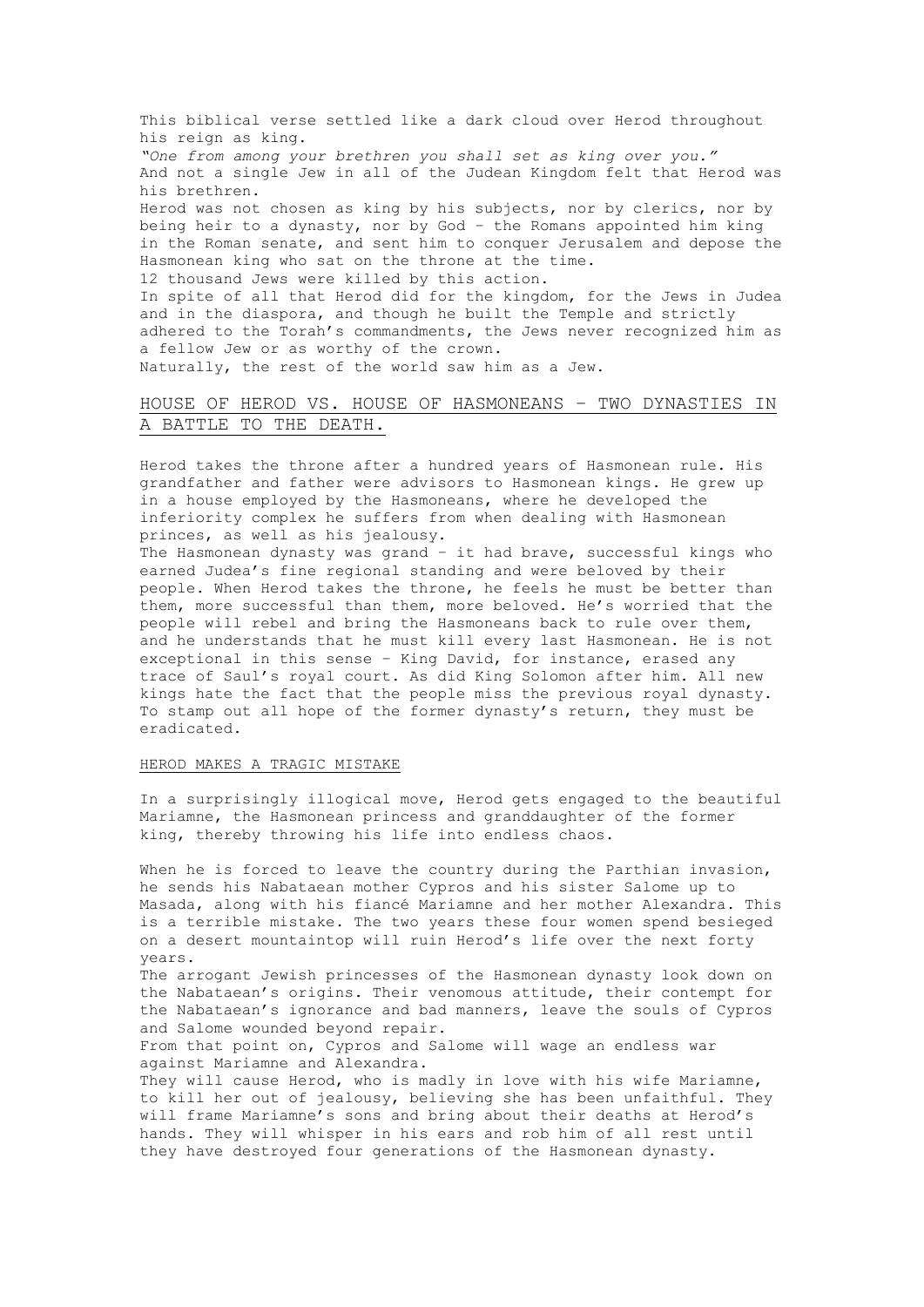#### WHEN IS ALL THIS HAPPENING?

It is the 1st century BC, one of the most fascinating periods in human history – at the beginning of the century, Julius Caesar is born, and at the end of the century, Jesus Christ is born, and over the course of the century, the Hellenistic world collapses while the Roman Republic turns into an Empire and conquers most of the world. A new religion is on the horizon – Christianity. The plot of Herod's life crosses ways with the century's most

exciting figures – Julius Caesar, Marc Antony, Cleopatra, and first and foremost, his good friend Augustus Caesar, ruler of the world.

#### WHERE IS ALL THIS HAPPENING?

The plot is mostly set in the kingdom of Judea – in the temple and the royal court in Jerusalem, in the rebel's caves in the snowy Galilee, the winter castle in Jericho, the wondrous port city of Caesarea, the Jordan valley, the Dead Sea and the powerful desert fortresses – Masada, Herodium, Hyrcania and Alexandrion. But it also ventures to the legendary city of Petra, capital of the Nabataean kingdom, Damascus in Syria where the Roman governor is stationed, Beirut in Lebanon, Cleopatra's Alexandria, Rhodes, the copper mines of Cypros, and the Roman Forum, senate, Jupiter Temple, Augustus Caesar's palace and his wife Livia's kitchen.

#### HEROD'S ROYAL COURT

Three enormous towers defend Herod's royal court, all turned inward, toward the city, protecting the king from his own subjects. Here, in Herod's beautiful royal court in Jerusalem, is the government's central nervous system, and this is where the majority of the plot unfolds.

The court is a social network built of many layers and people. It is an incredibly dangerous place. A man's career does not end by being fired or deposed but rather by sudden death. And "heads will roll" is meant quite literally.

The people of the court are Jews, Edomites, Romans, Greeks and Nabataeans – a dense web of conflicting interests. Each person has their own religion, culture, loyalties and commitments. There are money men and temple priests, Germanic bodyguards, zealous rabbis, beautiful eunuchs from Syria, the king's wives and daughters, mistresses, cooks, food tasters, the king's personal tailors and doctors, and philosophers to educate the royal children. There are artists, actors and musicians from all over the world, hangmen and torture experts. And all of them plot with everybody. All of them betray everybody. In the extensive library, a famous historian, Nicolaus of Damascus, writes the world's history, revolving around king Herod, who funds its writing. This is where ambassadors, secret police officers and military commanders come to. This is where the orgies, banquets and staff meetings take place. This is where decisions are made and orders are issued. This is where severed heads are brought for display.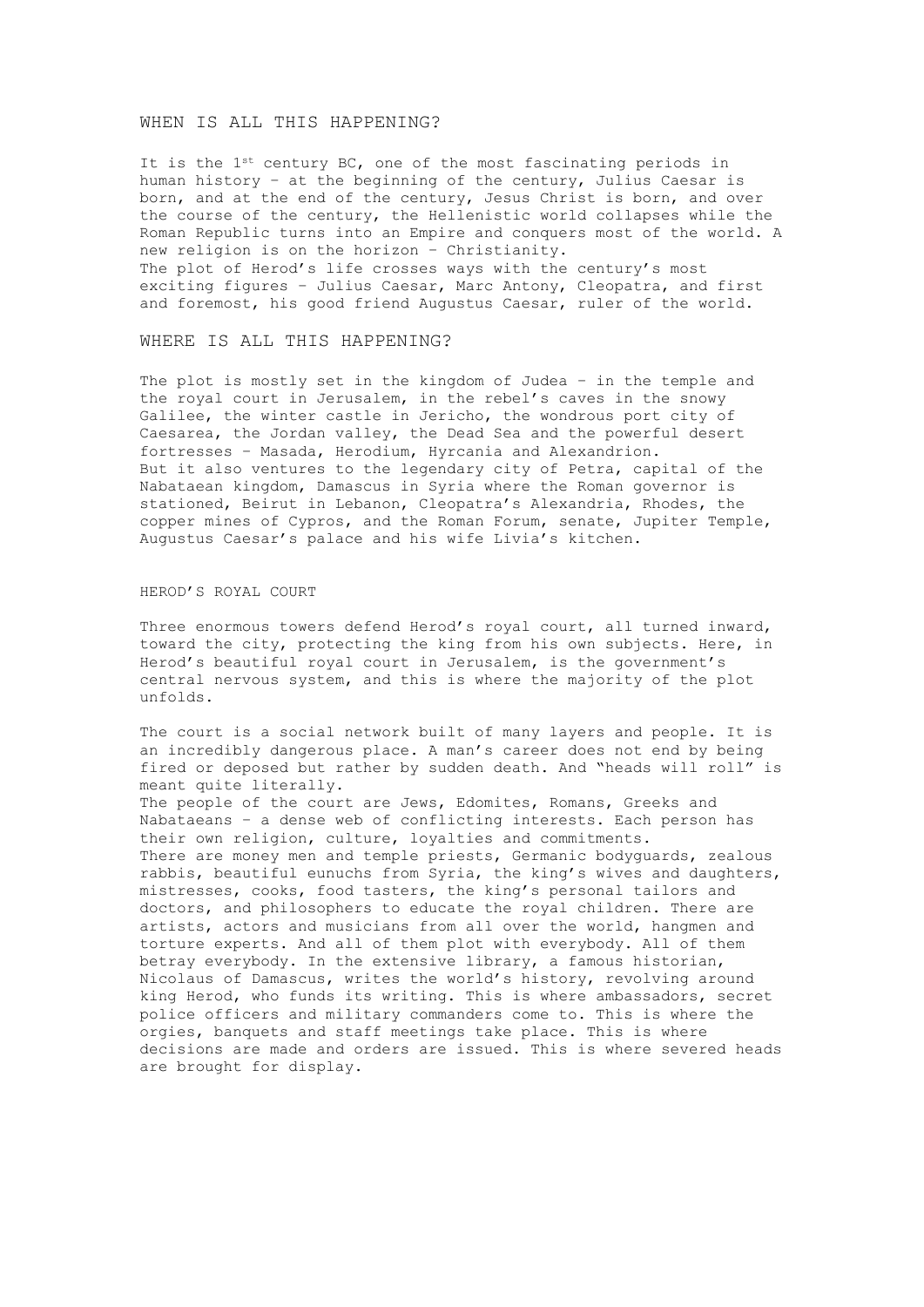## THE STYLE OF "HEROD" – WHAT KIND OF A SHOW IS THIS?

"Herod" is an intense drama like "Homeland", as poisonous and political as "House of Cards", and as thrilling, cruel and multicharactered as "Game of Thrones". This is not a historical period piece where people speak slowly or artificially and rarely smile. There is no "narrator" – no elderly king relaying his memories on his deathbed, no voiceover narrator reading off the pages of a dusty old book. "Herod" is a realistic, political, vibrant and dynamic show taking place in the here and now of Judea in the 1st Century BC, an

international city, dazzling in its beauty and unparalleled in its dangers.

The plot focuses on Herod's tragic, fascinating personality; the enormous gap between his greatness and his misery; his relationships; the passionate power plays between the royal houses; the political moves; the family intrigue; the scheming surrounding him; the plotting, betrayal and assassination attempts.

#### The Path to Herod

In the year 586 BC, after nearly 600 years of King David's dynasty ruling the hilly kingdom surrounding Jerusalem, Judea rebels against the Babylonian Empire.

The Babylonians conquer Judea, destroy the holy temple and exile the Jews to Babylon. Not all of them – only the elites. 70 years go by, and Babylon is conquered by Persia. Cyrus, king of Persia, allows the Jews to return to Jerusalem and rebuild their temple. Some return, but not all. They find that most of their land has been repopulated by others – Samarians in the center, Edomites in the south, Phoenicians and Greeks along the shoreline. The Jews have no king – their leader is their High Priest.

Two hundred years of Persian occupation go by. In the year 333 BC, Alexander the Great rampages through the Middle East, brings Persia to its knees and instates Greek culture – Hellenism – over most of the world. And then he dies at a young age.

His vast empire is split among three heirs. Judea falls to the Seleucid Empire. The Jews do not care who rules over them, as long as they are permitted to observe their religion and laws. But in the middle of the 2nd century BC, Antiochus the fourth of the Seleucid Empire decides that Judaism must end. He forbids circumcisions and other religious rites, desecrates the temple and forces the Jews into idolatry.

The rebellion begins almost at once. One family from Modi'in, the Hasmoneans, leads the successful rebellion. They banish the Seleucid Empire and establish an independent state. They attack the Hellenistic cities along the shoreline, strike at the Samarians, and forcefully convert the Edomites to Judaism. Their kingdom expands, especially under the rule of Alexander Jannaeus and his wife, Salome Alexandra.

For a short period of time, Judea knows happy days. The religious leadership is in the hands of the Pharisees – a reform religious cult, and the country's military and diplomatic successes turn Judea into a thriving kingdom. Then, Salome Alexandra dies, and her two sons, John Hyrcanus and his younger brother Aristobulus, fight over the inheritance.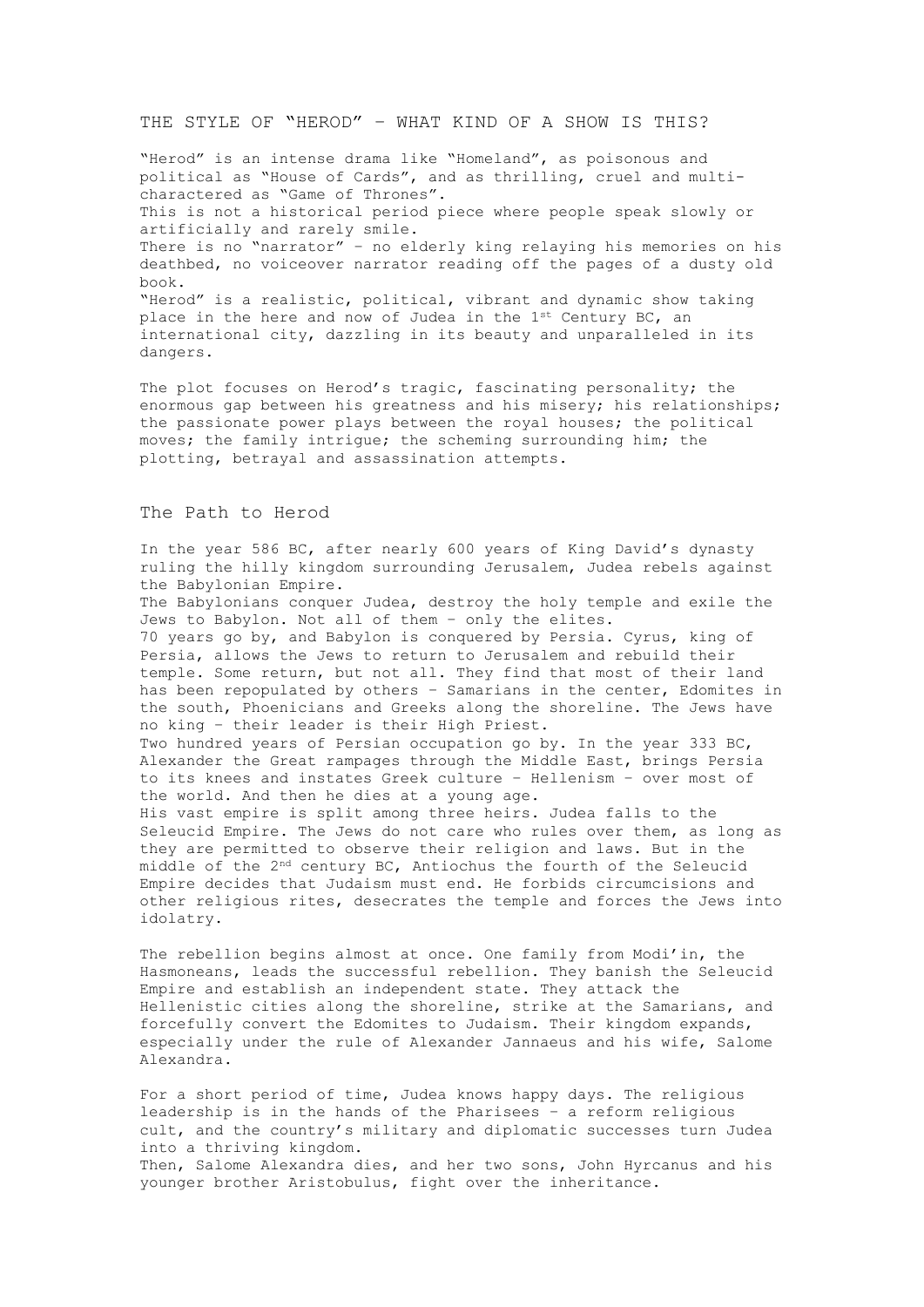Pompey the Great, the victorious Roman military leader, returns from the east with his legions. The rival Hasmonean siblings stand before him in Damascus and ask for Rome's support. Pompey promises an answer in the spring, when he comes down to Judea on his way to fight the Nabataeans. But Aristobulus gets ahead of himself – he and his men entrench themselves in the city of Jerusalem. Pompey has no choice – he conquers Jerusalem, appoints Hyrcanus as the high priest and leader, while putting the real power in the hands of Hyrcanus's advisor, Antiapter, the Edomite convert and Herod's father.

## EPISODES 1-2 – OUTLINE

A full moon hangs in the sky. A convoy of Nabataean camels, loaded with perfumes and spices, is ambushed while making its way north on the King's Road to Syria. The attackers are followers of Hezekiah the Galilean, the leader of the lawless Jewish rebels up north. They gain control of the convoy, kill the guards, leave the merchants bound on the side of the road, and head off to Gadar, the next stop on the convoy's route. Here, disguised as Nabataean merchants, they infiltrate the Roman military camp, loot the armory and strike at the soldiers of the stronghold. The city is up in flames as they retreat with their spoils, galloping west toward the Sea of Galilee. By the Jordan River Estuary they come across a small royal convoy heading north, led by the High Priest from Jerusalem, John Hyrcanus. Hezekiah the Galilean decides not to attack the convoy, and allows it to ride on.

#### A CRUCIAL MEETING WITH JULIUS CAESAR

#### 47 BC

After Julius Caesar is victorious in Egypt, he returns to Rome. On his way, he stops in Syria to set a new world order in the region. One after another, delegations of local leaders come to see him. Representatives from Judea stand before Caesar – John Hyrcanus the High Priest, Antipater the Edomite (Hyrcanus's right hand man and the most powerful man in the kingdom), and Antipater's two sons – Phasael and Herod. Slaves carry in chests full of gold coins, a gift for the imperator.

Caesar likes these men. He thanks John Hyrcanus and Antipater for their bravery and their critical aid during his battle in Egypt, when he was in great distress. He dictates his decision – he appoints John to be High Priest and leader of the Jewish people forever and decrees that the position will stay within the Hyrcanus dynasty forever. He provides Antipater and his sons with Roman citizenship, and appoints Antipater governor of Judea. John has been given an honorable representative position. Antipater will be the de-facto ruler. Caesar returns to Judea districts that were torn from the kingdom, and lessens its tax burden. The Hyrcanus camp is overjoyed. Enter Antigonus, son of Aristobulus, the previous Hasmonean king, poisoned in Rome two years ago. He has brought chests of gold and jewelry as well – a gift for Caesar. He wishes to appeal the decision, and demands the crown for himself. His claim to the crown is quite convincing, but it does not sway Julius, who decides in favor of Hyrcanus, mostly on account of Antipater. Julius Caesar trusts Antipater's loyalty and organizational skills; he knows Antipater will ensure timely taxations, law and order, and the end of the rebel gangs in the Galilee.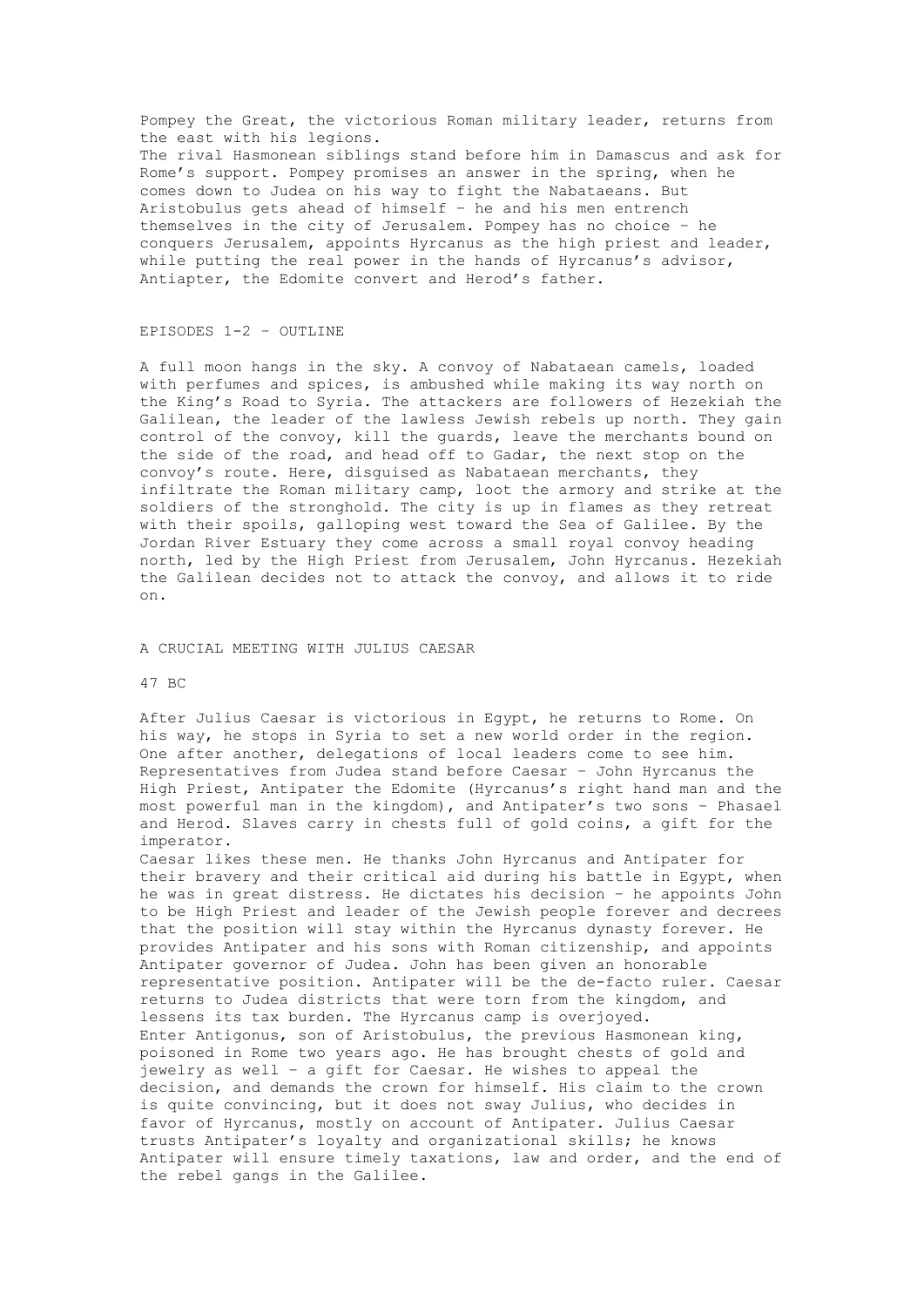Antigonus realizes that Rome will do him no favors. The chests of gold he brought with him are gone, taken by Julius Caesar's men. Before leaving, he promises his uncle Hyrcanus he will return and avenge this injustice. (And he will, in fact, return in 7 years, accompanied by the army of Parthians, conquer the land and rule over Judea for 3 years).

#### HEROD GETS MARRIED

It's springtime in Jerusalem, and Herod's wedding day in the Edomite quarter of Jerusalem. Herod, 25 years old, marries Doris, a 15-yearold girl from a Jerusalem Edomite family. The ceremony is delayed; they're waiting for the arrival of John Hyrcanus, the high priest and leader of the Jewish people, who is coming to bless the marriage. Hyrcanus has been heavily criticized over the past few months for his inaction. Jewish leaders claim that he has ceded rule of the land over to Antipater of Idumea.

Herod, the groom, is a third generation Edomite whose family converted to Judaism. The ceremony is meant to be Jewish. But in a hidden courtyard, the women of the family secretly hold a ceremony to the Edomite god Qos. They smear oil on the body of the teenaged bride and prepare her for her wedding night. A Jewish slave who watches this ceremony is horrified.

Meanwhile, an urgent council gathers in Antipater's offices. Messengers coming from the north report that gangs of rebel Jews led by Hezekiah the Galilean have attacked Nabataean merchant conveys and Syrian settlements in the Golan heights, slaughtering, robbing and pillaging. The Roman governor in Syria is threatening to invade the Galilee and instill order. Judea's autonomy is at risk. Antipater, the governor of Judea, divides rule of the country up between his sons, his eldest Phasael and Herod. Herod wants to head up to the Galilee, but Antipater is concerned about Herod's unpredictable temper, and prefers that he stay in Jerusalem under his supervision, and that Phasael his brother go up north. Herod's bride will need him by her side as well. Herod refuses. Jerusalem needs a politician, while the Galilee needs a warrior. He wants to fight. Antipater has no choice. Herod is appointed governor of the Galilee. Phasael will remain in Jerusalem.

Herod gets to work even as his wedding is underway. The song and dance and drinks are of no interest to him. He sends a carrier pigeon to his military commander up north and announces he will arrive in a month, after the celebration days are behind him and he has recruited and trained soldiers. His mother Cypros interrupts his plans and takes him to fulfill his wedding night obligations. He enters a room where his young bride Doris awaits him, along with the family's women. Without any further ado, he fucks her and walks out, leaving her bleeding, hurting and crying. Herod does not show up for the feast held in the main courtyard. Where has he gone?

#### HEROD GETS IN TROUBLE UP NORTH

Herod, leading a division of warriors, rides north along the Jordan River for a night and a day, and camps secretly by the Sea of Galilee. **As he expected, the message he sent about his arrival in a month has leaked to the rebels, causing them to be complacent in the meanwhile.** When night falls, he rides up to the mountains, surprises them in their caves, traps the rebel leaders and brings them back to his camp.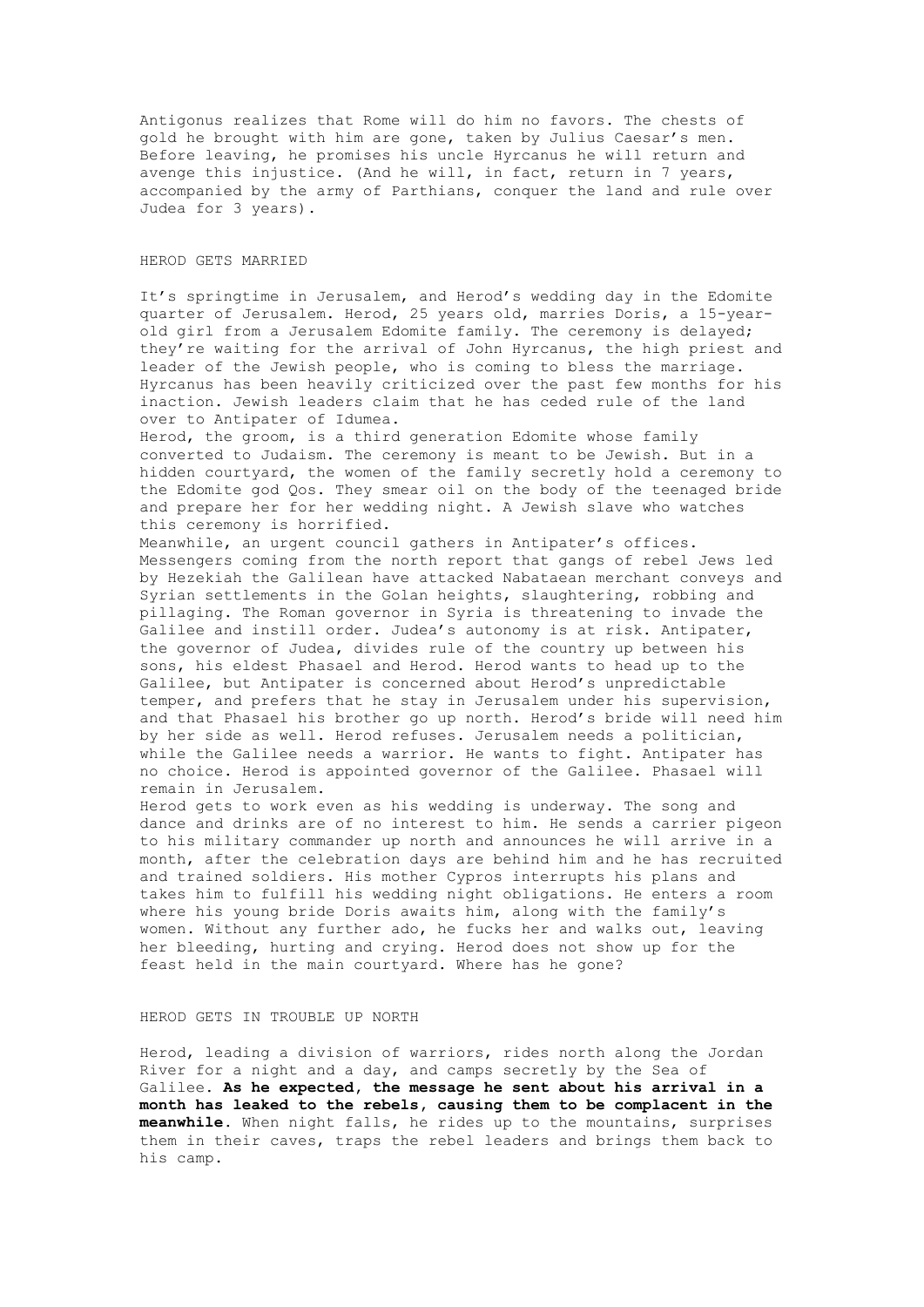The next morning, the convoy of captives prepares to leave for Jerusalem. The captive's families press against the fence, cursing Herod and his soldiers. Herod gives his soldiers their orders and turns to the captives. Hezekiah the Galilean, the leader of the rebel gangs, insults Herod and calls him an Edomite dog, a slave to the Hasmoneans. He undermines Herod's authority and challenges him to a fight, man to man. The Jewish captives raise their voices, and Herod has no choice but to accept the challenge. He orders his men to untie Hezekiah and provide him with a sword and a shield. Herod's men try to prevent him from fighting. Herod is a short man, and Hezekiah is large. The fight sways to either man's advantage, but finally, Herod is able to thrust his sword into Hezekiah, who falls to the ground. The families' cursing and screaming spurs him on, and Herod decapitates Hezekiah, then turns to the other bound captives and orders his men to crucify them. The entire Galilee is horrified. Sextus Caesar, the Roman governor in nearby Syria, thanks Herod and takes him under his wing.

#### HEROD STANDS TRIAL

The mothers of the dead captives head to Jerusalem and demand revenge. They stand their ground for days and nights at the entrance to the temple, their cries for justice piercing the skies. The Judean people are furious. Those close to John Hyrcanus tell him he has become a puppet in the hands of Antipater and his sons. Rebellion is in the air. John Hyrcanus, the weak-willed leader, has no choice – he convenes the Sanhedrin and summons Herod to stand trial. Herod thinks very little of this. He feels protected by the Roman governor. But Herod's father, Antipater, governor of Judea and the most powerful man in the kingdom, advises to Herod that he should come to the trial with a bodyguard and his head held high, and he promises that his name will be cleared. The Roman governor in Syria sends a messenger to threaten Hyrcanus. He reminds him that Herod is now a citizen of Rome, and cannot be tried against his will. It is clear to all that this is a nothing but a trial for show that will end with Herod's exoneration. Herod arrives in Jerusalem with an armed battalion, and enters the Sanhedrin in the temple. He is dressed elegantly in a crimson Roman cape, his sword at his hips and his hair all made up. The frightened members of the Sanhedrin are about to exonerate him and set him free when one of them, Shammai, gets up and gives a brave speech that turns everything upside down in an instant. Despite his armed guards and outright defiance, it seems that Herod is about to be found guilty and face imprisonment and execution.

The high priest John Hyrcanus cuts the deliberations short and postpones the verdict to the next morning. During the night, he frees Herod from custody.

### A MEETING AT THE DEAD SEA

Scorned and humiliated, Herod flees from Jerusalem on horseback in the dead of night, along with six riders. They head east, and at dawn they reach Qumran, along the northern shore of the Dead Sea. Under the first rays of light, they spot hundreds of people dressed in white and wearing sandals, standing at the water and facing east. One of them, the cantor, blesses the rising sun with verses from the book of Psalms, and the others respond in song. It's a hypnotizing sight.

When they're finished, they turn west toward the mountains and pass by the horsemen without a sound. The cantor stops next to Herod, who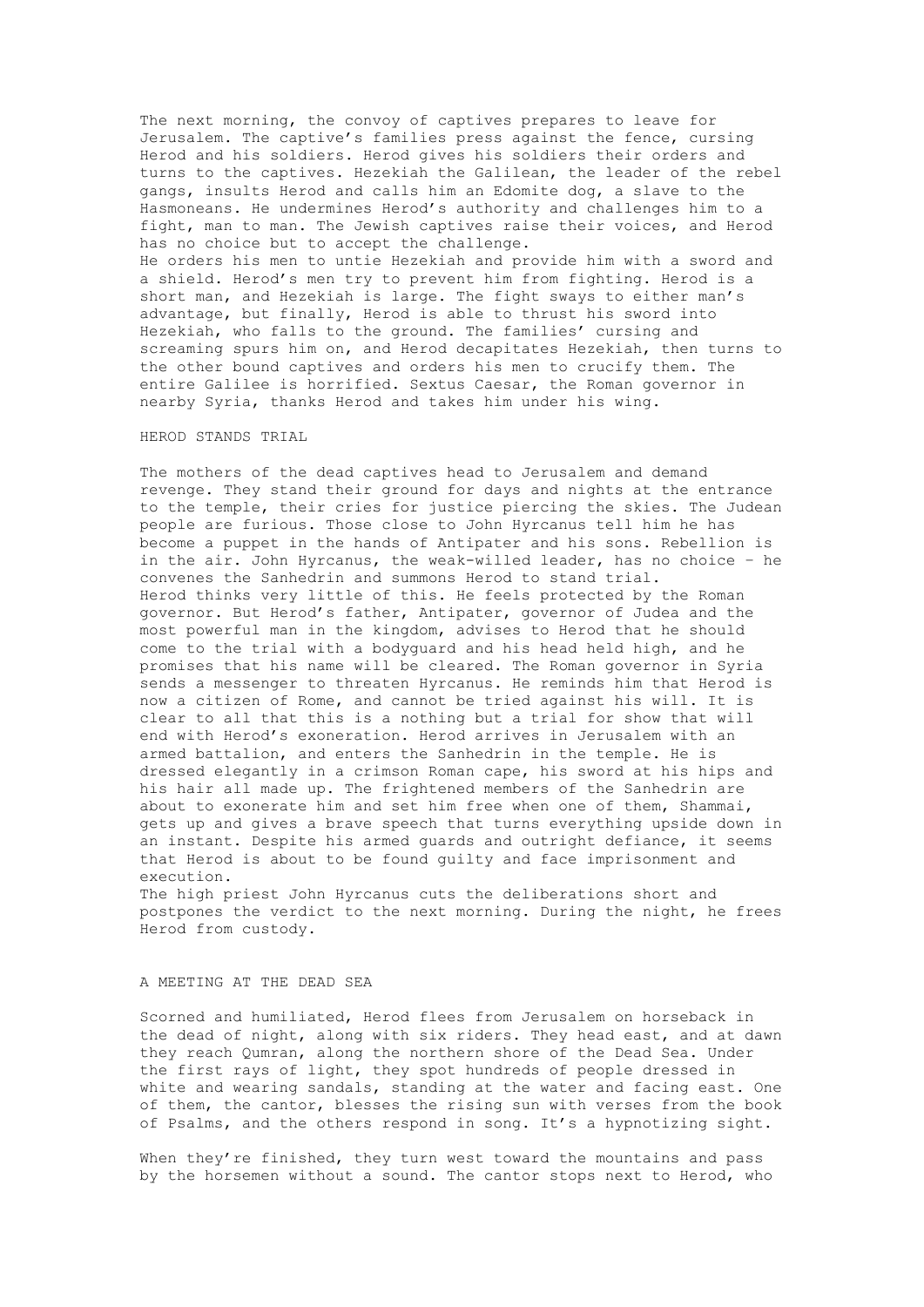has climbed down off his horse. This is MENAHEM, the leader of the Essenes cult. He asks Herod what he wants. I'm hungry, Herod says. I want to eat with you. You cannot. You are not one of us, Menahem replies. Why have you come? To tell you that the prophecy you gave me was never as false as it is tonight. I escaped moments before being sentenced to death. Menahem smiles. What did I tell you back then, when you were a child? What is the sign that my prophecy will come true? You hit me on my left leg and told me to remember the pain. That it would be the sign. And has the pain disappeared? Long ago. Well here's a new one. Menahem raises his cane and strikes Herod hard on his left thigh. The horsemen tense up and reach for their swords. Herod calms them down, while groaning in pain. A young man in sandals walks over from the buildings at the foot of the mountains. He's carrying a wicker basket with several loaves of bread and dried dates. Where should I run to? East, to the Nabataeans, to my grandfather? South to Edom, to my father's family? North to Syria, to the governor? It does not matter where you run. What needs to happen, what has already been determined – will happen. Unfortunately. Menahem turns to leave. Herod makes his decision – north. They gallop to the north. A ROLLERCOASTER – SEVERAL MONTHS IN THE LIFE OF YOUNG HEROD (40 BC) It is the summer of 40 BC. The rulers of Rome are busy with innerfighting, and they pull their forces back from the area. A new player comes in from the east – the Parthians, an enormous empire equal in its power to the Roman Empire. The Parthian armies push the Romans out of the area. They overwhelm the Middle East and invade Judea from the north. The Jewish people support the Parthians due to their hatred of the Edomite brothers – Herod and Phasael – the two most powerful men in Judea. Herod and Phasael realize they may have made a fatal mistake, putting all of their eggs in the Roman basket. The Parthians wish to replace the puppet-leader John Hyrcanus with his nephew, Antigonus the Hasmonean. Antigonus promised the Parthians all the treasures of the kingdom and the 500 women of the royal court of Jerusalem. His advanced guard is already laying siege to the city. It is the holiday of Shavuot, and Jerusalem is packed with pilgrims bringing their first fruits to the holy temple. While Phasael and John Hyrcanus head out to negotiate with the Parthian military leaders up north, Herod is under siege with his soldiers and family in the fortress by the Temple Mount, waiting for

news from his brother.

A messenger brings a letter from Phasael. The Parthians tricked them – he and Hyrcanus have been taken prisoners in Acres, and their condition is worsening. In the dead of night, Herod sneaks out through the castle's tunnels along with his soldiers, his men, and four women – his mother Cypros, his sister Salome, his fiancé, 13 year-old Mariamne, and her mother Alexandra.

They climb aboard their chariots, but the convoy is delayed, because Alexandra is unwilling to ride in the same chariot as Cypros, Herod's Arab mother. Herod has no choice. He separates the two women, which forces him to abandon some of his treasure in Jerusalem. They ride south to Masada, with Jewish warriors in swift pursuit.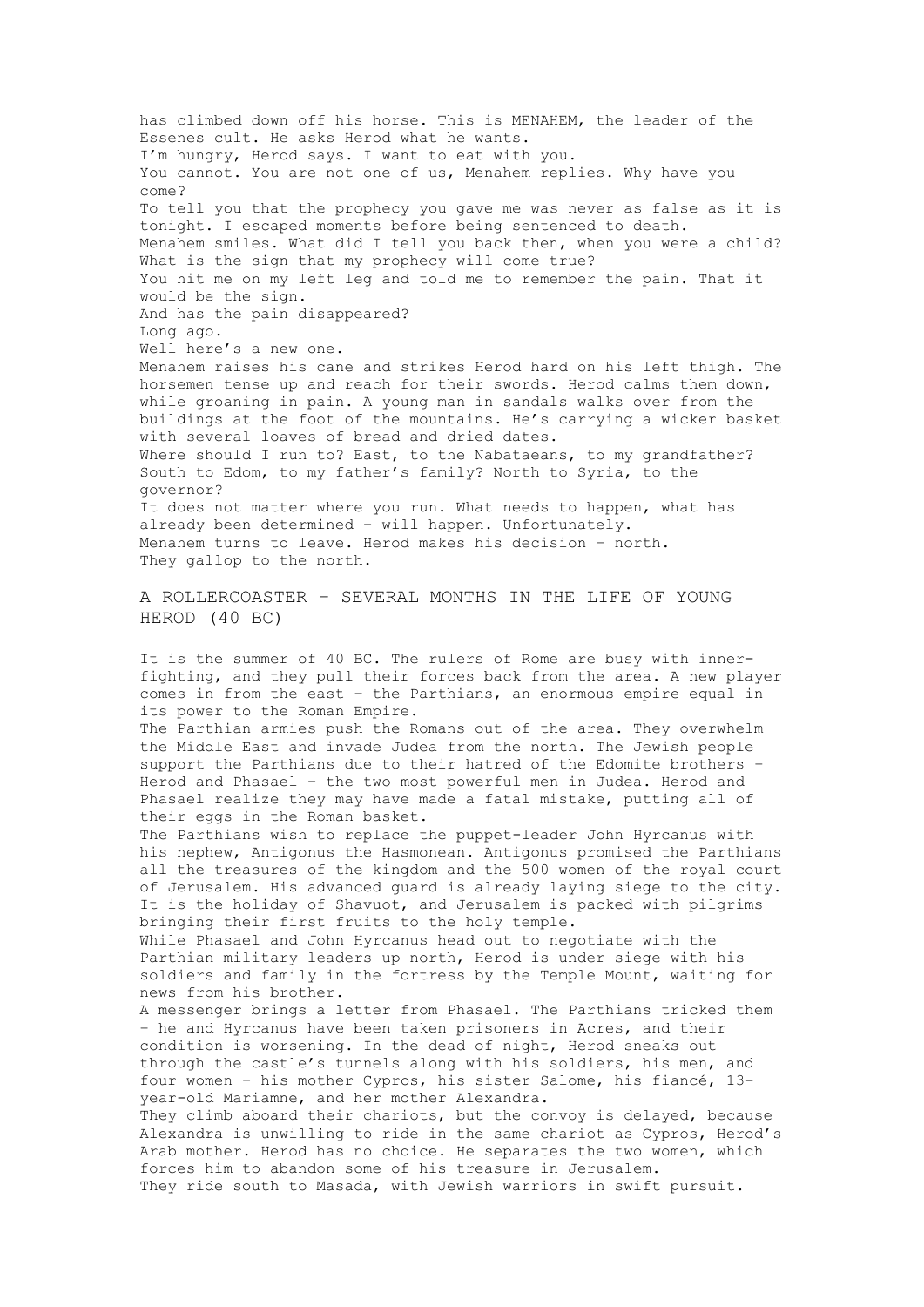Twelve kilometers south of Jerusalem, Cypros's carriage is overturned, and she is knocked unconscious.

The pursuing forces close in on them. Herod is desperate. He is sure his mother is dead, and he blames himself for failing and letting her down. In an act of madness, he tries to fall on his sword and take his own life, but his soldiers stop him. They accuse him of being a coward and a traitor who is trying to escape and leave them behind in a dangerous situation.

Herod snaps out of it. He fights back and is able to save himself and his party. He houses his family in Masada, the protected fortress, appoints his uncle Joseph - who is also his sister Salome's husband to be commander of the fortress, and immediately leaves for Petra to collect on a debt of money from the Nabataeans in order to pay the ransom for freeing his brother from the Parthians. The Nabataeans turn their backs on him and banish him from their kingdom's borders. The Parthians' messengers reached them before he could and warned them not to help him. Herod has hit rock bottom. He is lonely, hunted and betrayed. He turns west toward Egypt on his way to ask for help from Rome.

Meanwhile, in the north, the Parthians hand Herod's brother Phasael and the high priest John Hyrcanus over to Antigonus, the challenger to the throne. Antigonus bites off both of Hyrcanus's ears, and in doing so disqualifies him forever from being high priest due to his deformity. Hyrcanus is Antigonus's uncle, but this does nothing to help his ears. Phasael understands that his end is near, and he bashes his head into a rock, to death. The bad news catches up to Herod in Egypt.

He is stuck in Alexandria. It is wintertime, the sea is stormy, and ships will not sail during this season. Cleopatra, queen of Egypt and Marc Antony's lover, tries to lure Herod into staying and serving as her minister of war. Something about this man has caught her eye, and Antony is in Rome, having just recently betrayed her and married another woman.

Herod is not tempted away. He loads a ship up with goods and presents – a bribe for when the time comes – and sets sail. The sea is stormy, and the ship nearly drowns. He throws overboard all he took on in Egypt, and is able to make it to Rhodes.

The situation in the fortress is dire. In addition to Antigonus's men, who have laid siege to the mountain, the quickly disappearing rations of food and water, and the fact that there is no help in sight, the two houses – the Edomites and the Hasmoneans – are in constant war. Alexandra, the arrogant Hasmonean princess, and her two handsome children – Mariamne, Herod's fiancé, and young Aristobulus – despise their in-laws, Herod's Nabataean mother and his sister. They are not willing to eat or drink alongside them, and treat them like servants. Masada is a den of snakes. Cypros and Salome vow to poison the two Jewish women, kill them with magic or arrange for a fatal accident.

Herod arrives in Rome. He is 32 years old, and has no one left in the world. He has come to ask for the support of Marc Antony and Octavian for the deposed ruler of Judea, John Hyrcanus, and if not him (as his ears are now deformed) then his fiancé's brother, 12-year-old Aristobulus.

But the Roman rulers have a surprise in store for him – the Roman Senate has decided that he, Herod, the Edomite convert, will serve as king of Judea from now on. A glorious procession heads out to the Forum on its way to the Jupiter temple, led by of Marc Antony, Octavian and the astonished Herod. They offer up sacrifices and send him back to Judea to conquer the throne for himself. He is 32 years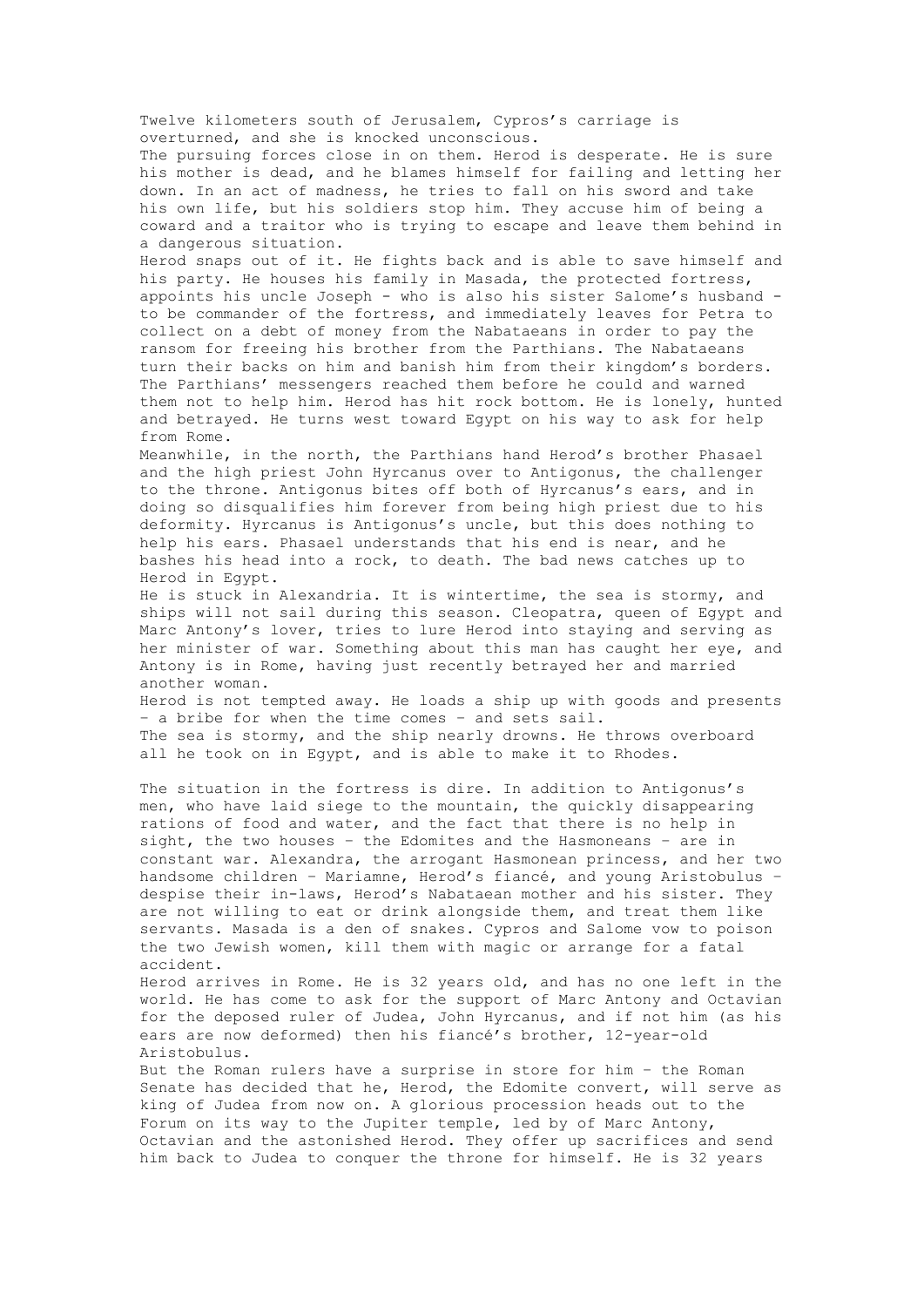old now. He must be a hopeless optimist to believe he will be successful.

### FINAL EPISODE OUTLINE

THE KING IS AT DEATH'S DOOR

In the king's palace in Jericho, Herod is in a terrible state. He has infections all over his body, both inside and out – his kidneys, his intestines, his skin. His lungs collapse, and he can barely breathe. His groin is crawling with worms, and he gorges himself on food. The slaves, doctors and advisors close to the king understand that the end is near. Everything is about to change. His sister Salome is preparing for the day after his death. She does her best to keep the rumors from reaching Jerusalem and stirring unrest.

In his prison cell in the palace basement, Antipater, Herod's eldest son, awaits an answer. Messengers are coming from Rome any day now with word from Augustus Caesar – will he allow Antipater's father to execute him? Antipater prays for death to reach Herod before the messengers. Rumors of the king's illness reach Jerusalem and stir up excitement. Young zealots smash the golden eagle set above one of the temple gates – a symbol of the Roman rule. Herod is furious and outraged – his good relationship with Rome is Judea's defensive shield. The provocations in the empire will be met with harsh reactions. Herod sends the secret police after the zealots, and dozens of suspects are dragged into the torture chambers in the Jerusalem palace for interrogation.

On his last legs, Herod is led to bathe in the healing springs east of the Dead Sea. The bathhouse workers cannot stand the sight of his naked body. They run outside and vomit. While soaking in a bath of hot oil, he loses consciousness and everybody is sure he is dead – but then he wakes up.

His situation shows no signs of improvement. The prayers and ceremonies held in his honor in all languages and to all gods only annoy him. He summons his 19-year-old son, Archelaus, and dictates his funeral arrangements. He wants a funeral like that of Alexander the Great, and he wants to enjoy this funeral. He has it all planned in advance – what he will be wearing, what coffin he will lie in, what he will hold in his hand. He gives Archelaus the route from Jericho to Jerusalem and from there to the Herodium, thirty seven kilometers in all. He details what he would like them to eat in the feast following the funeral. Archelaus writes it all down. A messenger arrives from Rome with a letter from Augustus Caesar. The ruler of the empire has approved the death sentence given to Antipater, Herod's eldest son. Augustus allows Herod to do with his son as he wishes. Herod is pleased.

He commands that all the leaders and the elite of the Jewish settlements in the kingdom be called to Jericho, where he sits them in the hippodrome, his grand horseracing track.

While everybody seated there enjoys the royal treatment, with food and drink, the zealots are dragged in bleeding from the torture chambers and forced to read aloud the confession beaten out of them. Their leaders, the wise men Judas son of Saphoris and Mattathias son of Margelot, are burned at the stake before the guests' very eyes,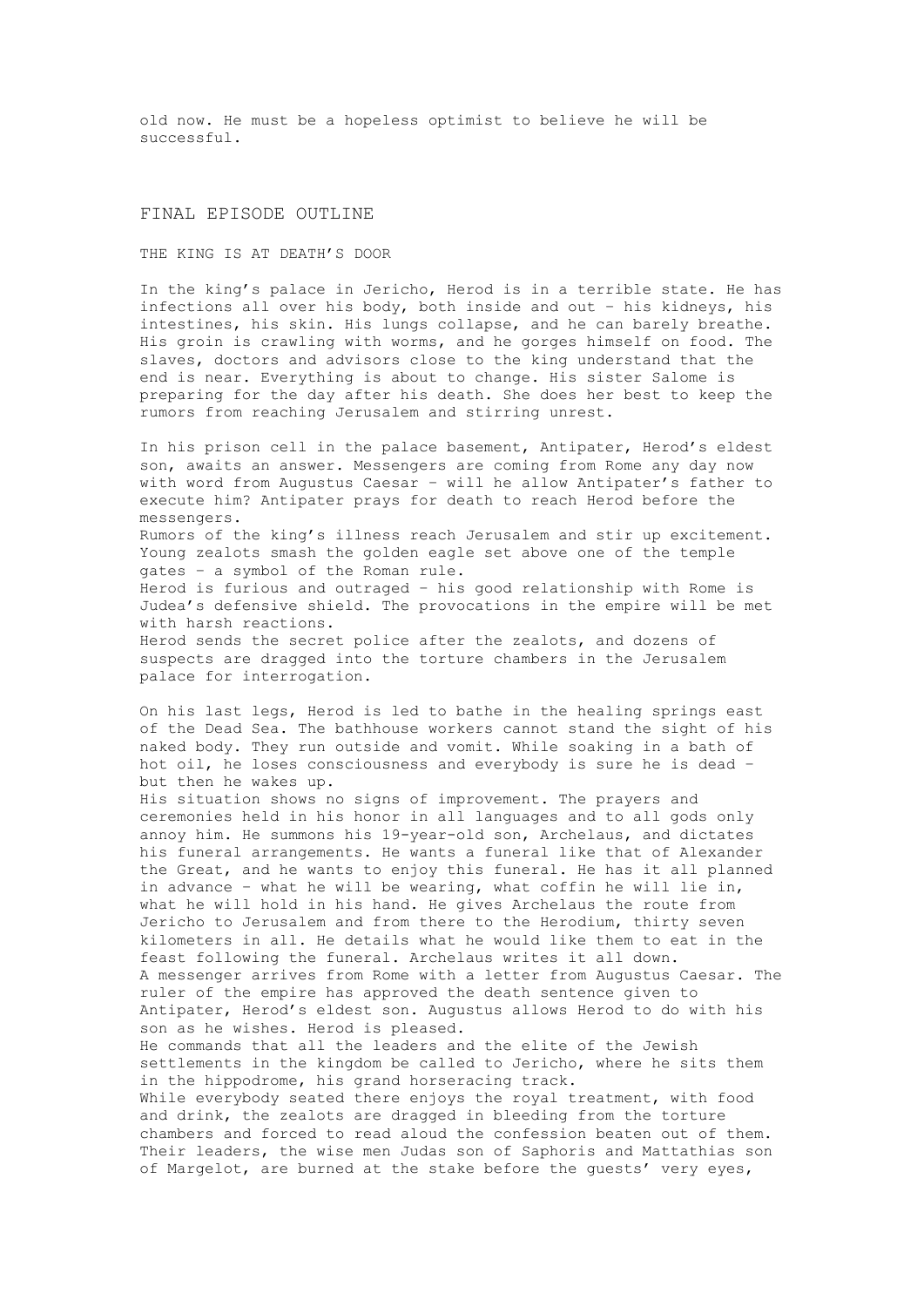and the rest of the accused are crucified. The Jewish elite remain imprisoned in the hippodrome. That evening, Herod changes his will for the sixth time. When he's done, he asks for an apple and a knife to peel it with, the way he likes it. He grabs the knife in his deformed fingers and suddenly tries to stab himself. A great cry rings through the palace, and people scurry in fright. They grab his hand and pull the knife out of it. In his prison in the palace basement, Antipater hears the cries and is convinced his father is dead. He offers the guard a fortune if he releases him. He hopes that if he's fast enough, he can grab the throne before his brother Archelaus does. The guard hurries over to Herod and tells him of Antipater's offer. Herod commands that Antipater be killed immediately. At 42-years-old, Antipater, Herod's eldest son, is dragged out to the palace courtyard and his throat is slit. All the king's men watch the sight in silence. Salome is called to the king's bed. He's hardly recognizable by this point, as he suffers from seizures every few moments, but he is in fine spirits. He dictates his final will and leaves great sums of money to Caesar Augusts, to his wife and his family. He has Salome swear to carry out his final wishes. After planning his own glorious funeral, determining who will take part and what each person will wear, he has come to realize that he is missing one basic element in his funeral, a crucial part of any ceremony of death – the grief. The sorrow. The tears. He imagines the funeral he has directed from beyond the grave and does not hear a single sob. He knows that as soon as he dies, joy will flood the land, and he wants to kill this joy. He wants it to be a day of terrible grief, remembered forever as a day of mourning. He demands that Salome lead the army to the hippodrome, and there, as soon as he takes his last breath, she should give the signal and have his soldiers slaughter each and every last one of the Jewish leaders gathered there. The leaders of cities, towns and villages will all die along with him. This way, the entire land will cry out in pain,

and his funeral will be complete. Salome promises that his wishes will be carried out. Herod dies. At once, everything turns quiet. His body straightens out and slackens. His face is at peace. The king is dead.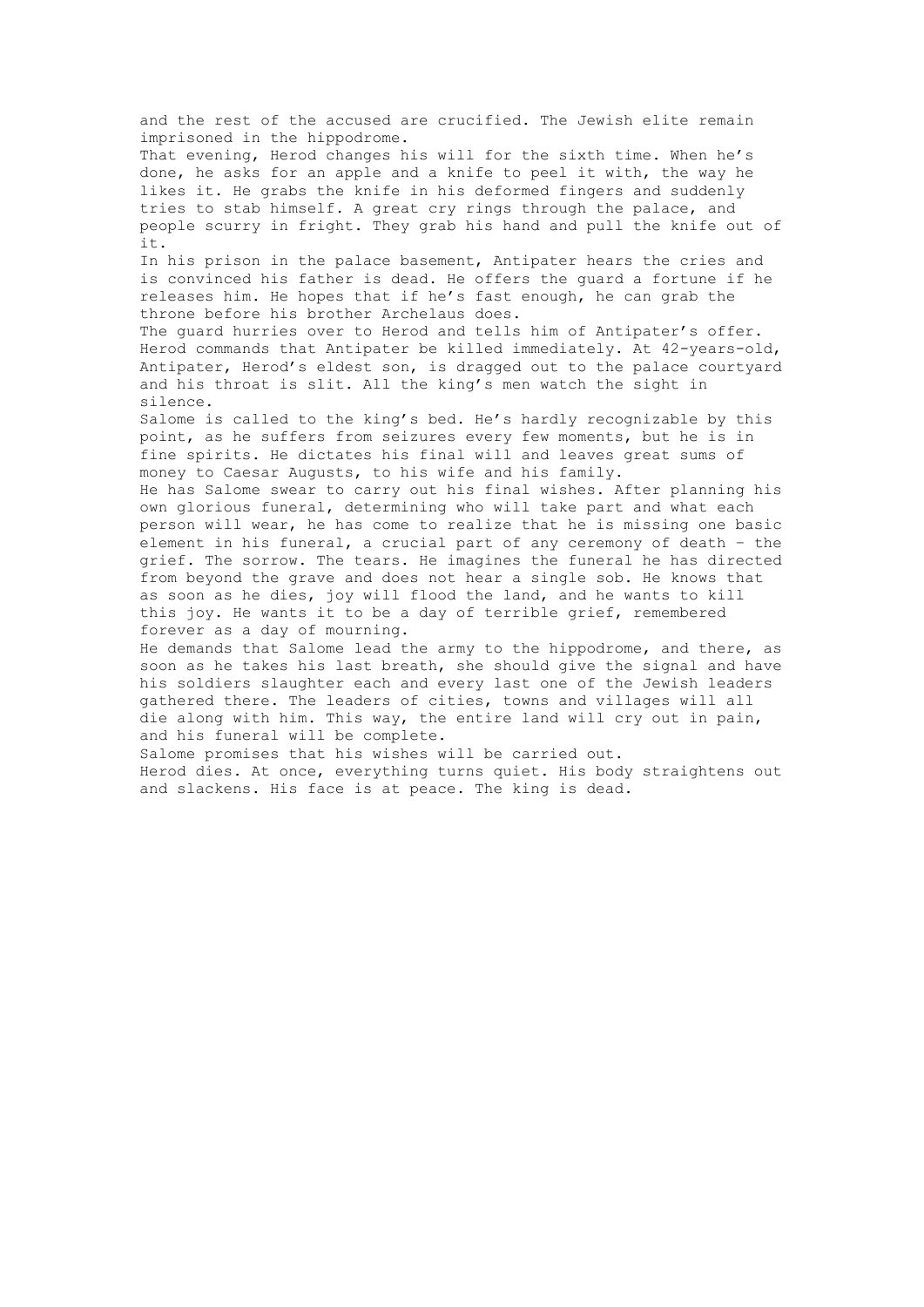Appendix A – Prophecies

TWO PROPHECIES ABOUT THE KING OF THE JEWS

Two prophecies determined Herod's fate during his life and after his death. He received the first prophecy when he was a child, and the second just before his death. The first appears in the writings of the historian Josephus Flavius. The second appears in the New Testament. Both are historically questionable, but deeply significant.

The first prophecy told the child Herod about what the future held in store for him:

"Now there was one of these Essenes, whose name was Menahem, who had this testimony, that he not only conducted his life after an excellent manner, but had the foreknowledge of future events given him by God also. This man once saw Herod when he was a child, and going to school, and saluted him as king of the Jews; but he thinking that either he did not know him, or that he was in jest put him in mind that he was but a commoner; but Menahem smiled to himself and clapped him on his backside with his hand, and said, "However that be, thou wilt be king, and wilt begin thy reign happily; for God finds thee worthy of it. And do thou remember the blows that Menahem hath given thee, as being a signal of the change of thy fortune. And truly this will be the best reasoning for thee, that thou love justice [towards men,] and piety towards God, and clemency towards thy citizens; yet do I know how thy whole conduct will be, that thou wilt not be such a one; for thou wilt excel all men his happiness, and obtain an everlasting reputation, but will forget piety and righteousness; and these crimes will not be concealed from God, at the conclusion of thy life, when thou wilt find that he will be mindful of them, and punish thee for them."

The second prophecy immortalized Herod's name as the biggest villain in the New Testament:

"Now when Jesus was born in Bethlehem of Judaea in the days of Herod the king, behold, there came wise men from the east to Jerusalem, Saying, Where is he that is born King of the Jews? For we have seen his star in the east, and have come to worship him. When Herod the king had heard these things, he was troubled, and all Jerusalem with him. And when he had gathered all the chief priests and scribes of the people together, he demanded of them where Christ should be born. And they said unto him, In Bethlehem of Judaea: for thus it is written by the prophet, And thou Bethlehem, in the land of Judea, art not the least among the princes of Judea: for out of thee shall come a Governor, that shall rule my people Israel. Then Herod, when he had privily called the wise men, enquired of them diligently what time the star appeared. And he sent them to Bethlehem, and said, Go and search diligently for the young child; and when ye have found him, bring me word again, that I may come and worship him also. When they had heard the king, they departed; and, lo, the star, which they saw in the east, went before them, till it came and stood over where the young child was. When they saw the star, they rejoiced with exceeding great joy. And when they were come into the house, they saw the young child with Mary his mother, and fell down, and worshipped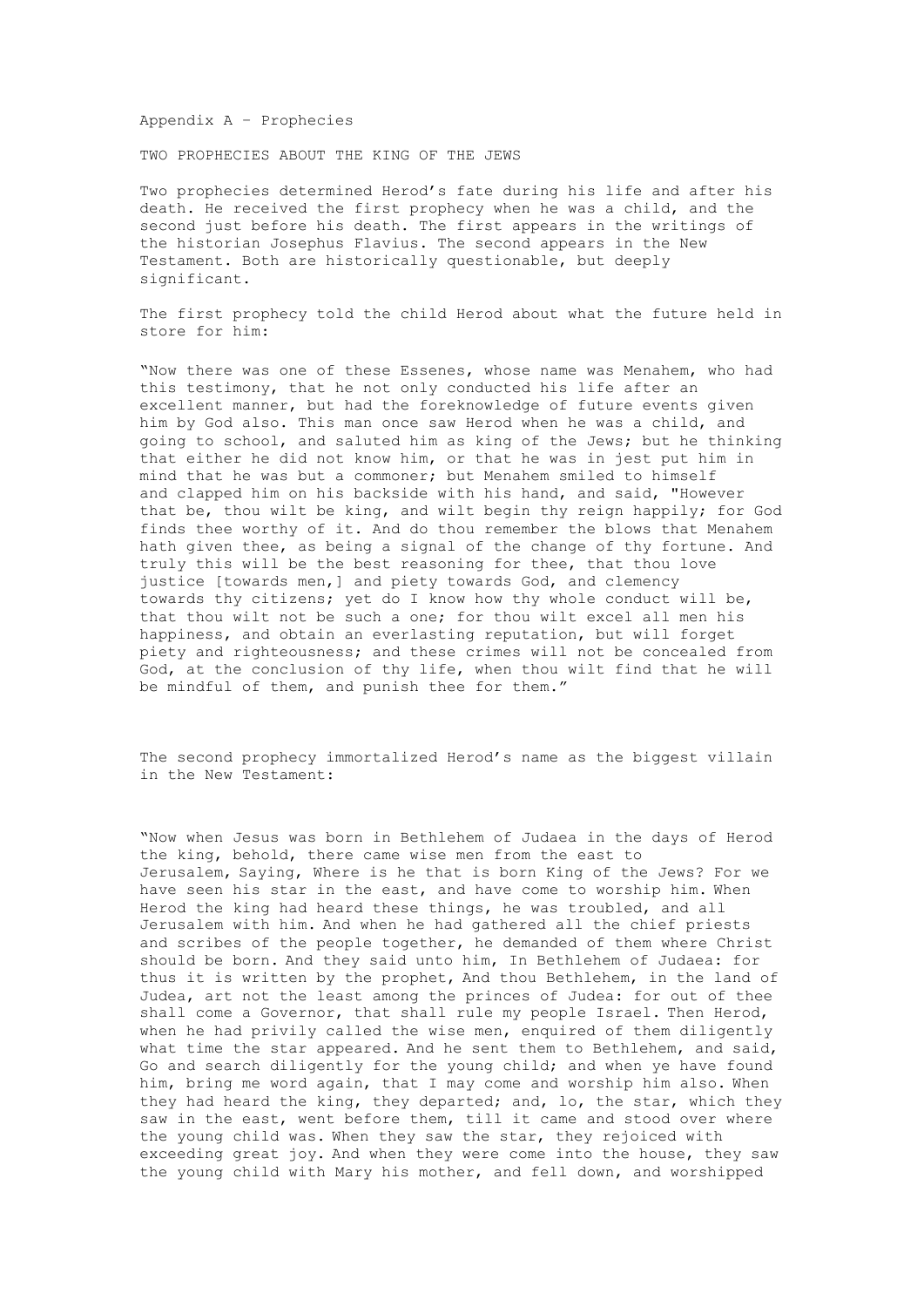him: and when they had opened their treasures, they presented unto him gifts; gold, and frankincense and myrrh. And being warned of God in a dream that they should not return to Herod, they departed into their own country another way."

The baby Jesus is saved from death.

"And when they were departed, behold, the angel of the Lord appeareth to Joseph in a dream, saying, Arise, and take the young child and his mother, and flee into Egypt, and be thou there until I bring thee word: for Herod will seek the young child to destroy him. When he arose, he took the young child and his mother by night, and departed into Egypt: And was there until the death of Herod: that it might be fulfilled which was spoken of the Lord by the prophet, saying, Out of Egypt have I called my son. Then Herod, when he saw that he was mocked of the wise men, was exceeding wroth, and sent forth, and slew all the children that were in Bethlehem, and in all the coasts thereof, from two years old and under, according to the time which he had diligently inquired of the wise men. Then was fulfilled that which was spoken by Jeremiah the prophet, saying, In Rama was there a voice heard, lamentation, and weeping, and great mourning, Rachel weeping for her children, and would not be comforted, because they are not. But when Herod was dead, behold, an angel of the Lord appeareth in a dream to Joseph in Egypt, Saying, Arise, and take the young child and his mother, and go into the land of Israel: for they are dead which sought the young child's life. And he arose, and took the young child and his mother, and came into the land of Israel. But when he heard that Archelaus did reign in Judaea in the room of his father Herod, he was afraid to go thither: notwithstanding, being warned of God in a dream, he turned aside into the parts of Galilee: And he came and dwelt in a city called Nazareth: that it might be fulfilled which was spoken by the prophets, He shall be called a Nazarene."